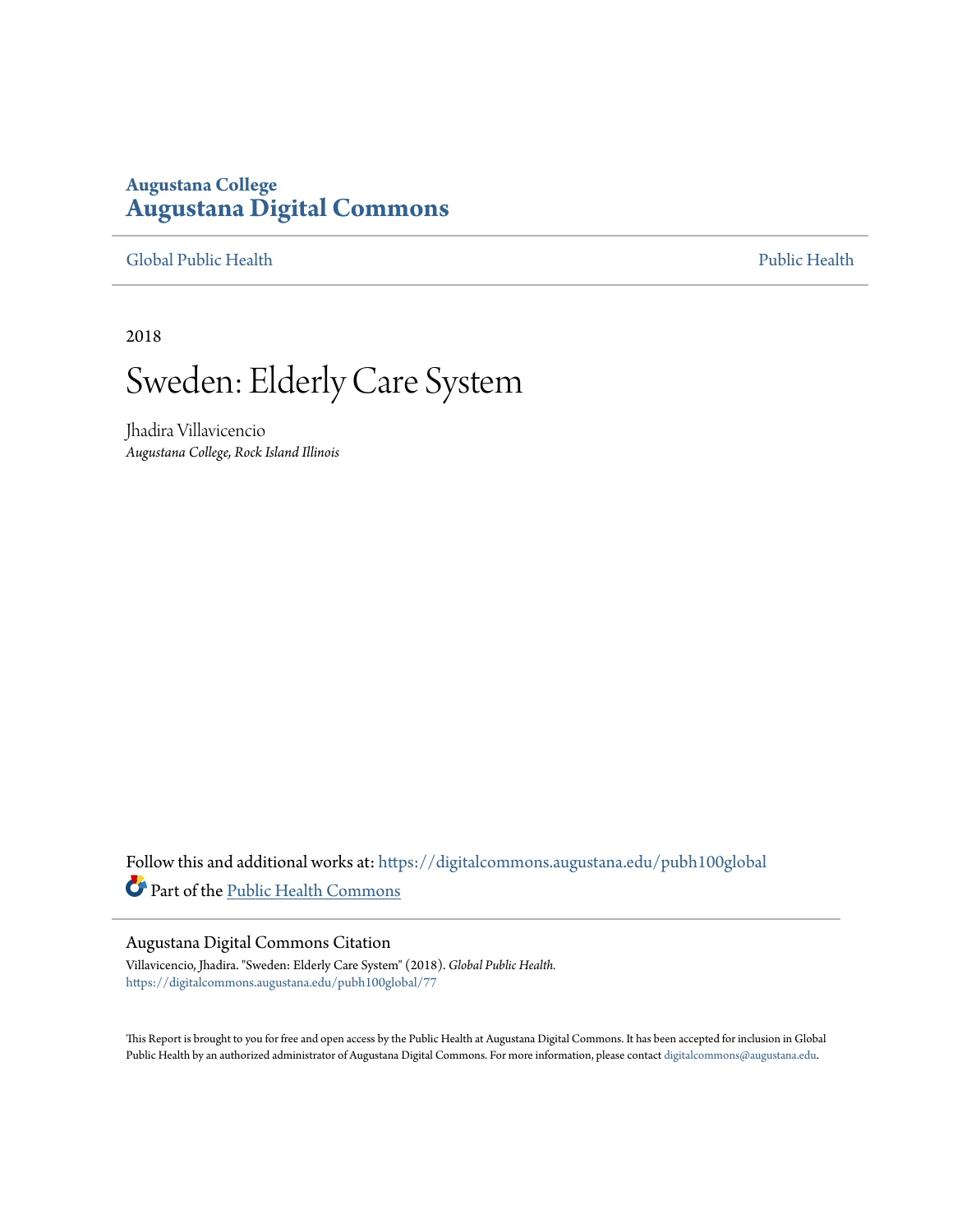## **Sweden**

#### **ABOUT THE NATION**

Sweden is a country in Northern Europe. Sweden borders Norway to the west, and Finland to the northeast. To the south is the Baltic Sea and to the east is the Gulf of Bothnia. There are 9.8 million people populating Sweden.<br>
Sweden - 2016



Figure 1 describes the distribution of males (blue) and females (red) in Sweden as of 2016. (IndexMundi)

The Church of Sweden is Evangelical Lutheran, but due to it's growing diverse population there are many more religions. The indigenous population includes Swedes with Finnish and Sami minorities. Foreign-born or firstgeneration immigrants include Finns, Yugoslavs, Danes, Norwegians, Greeks, and Turks.

Sweden has a parliamentary democracy. They are also a monarchy. This means that they have a king or queen that is the head of state but does not hold any political power. All public power is voted on by those eligible to vote. In order to be eligible to vote one must be a Swedish citizen who has reached the age of 18 by Election Day and who are, or have been registered as a resident in Sweden. Thus, the democratically elected politicians are the ones who run the country. Everyone has the same rights. General elections are held every four years.

### **MAJOR ISSUES**

There is a lack of quality elderly care in Sweden. This is a major issue because as seen in Figure 1, Sweden is preparing for a future with a major population of people over the age of 65. Another major issue is the political tension there is with the amount of refugees coming into Sweden. The government has made it harder for people to immigrate into Sweden due to an immigration peak in 2015. There was an implementation for tighter border controls temporally enforced on the country. This made it harder to travel into Sweden without a valid passport or other identification document.



Figure 2 shows and compares the different concentrations of people and their reasons to immigrate to Sweden. (Sweden.se)

## **ABOUT THE PUBLIC HEALTH ISSUE**

The public health issue Sweden is facing is the lack of quality elderly care with its growing elderly population. Chronic conditions in this population have been increasing and are requiring more complex health services.